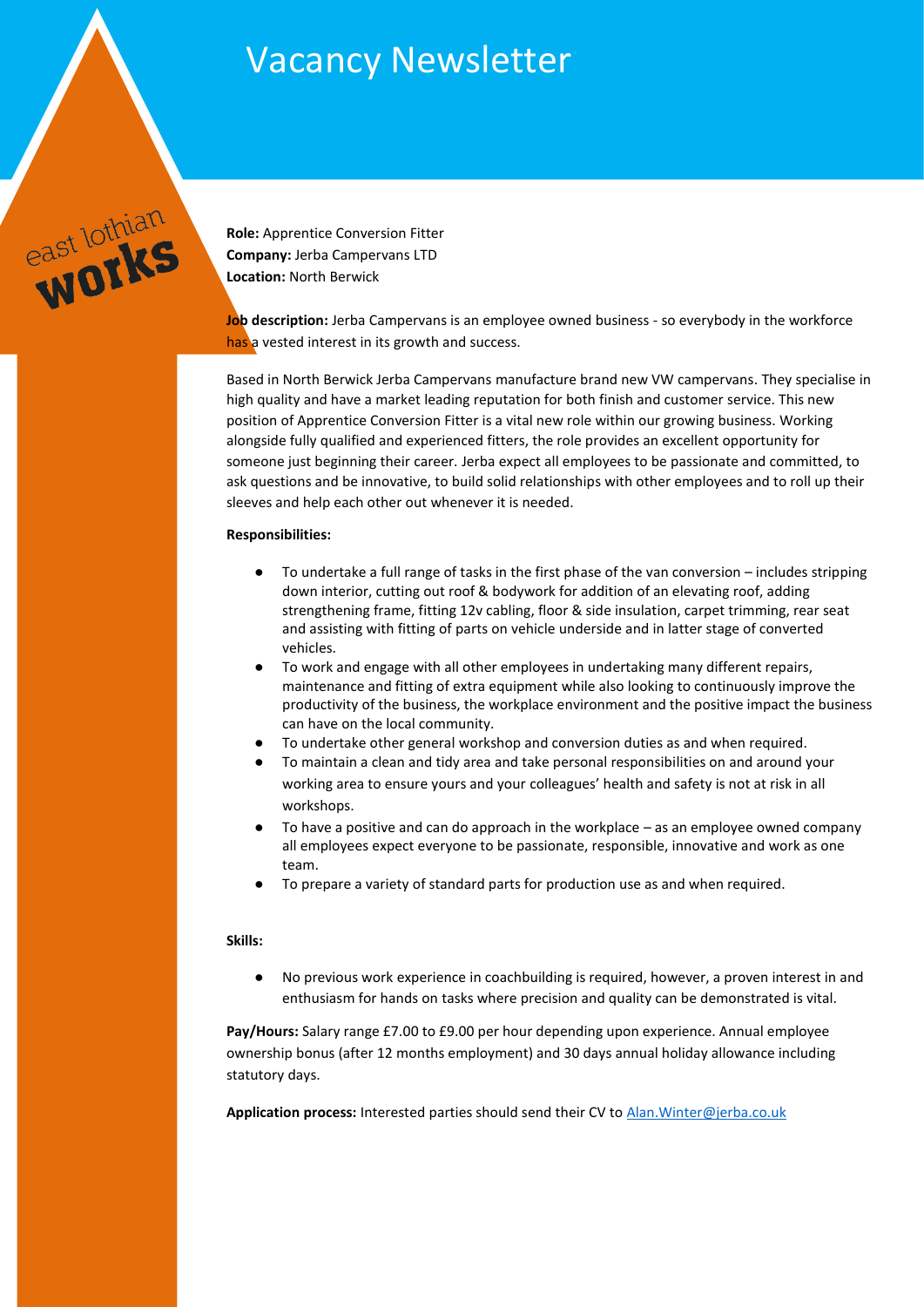# **Role:** Trainee Bar Manager **Company:** Legion Scotland Social Club **Location:** Dunbar

# **Responsibilities:**

- Cash handling, checking tills & banking
- Stock checking, learning cellar management
- Learning Staff Management & serving customers

# **Requirements:**

- Good numeracy skills
- Good literacy skills
- Must live in East Lothian, be currently unemployed/underemployed and aged 16-24 due to funding for this position

**Application process:** send CV t[o manager@rbldunbar.co.uk](mailto:manager@rbldunbar.co.uk)

**Role:** Shop Assistant **Company:** The Community Carrot **Location:** Dunbar

**Job description:** Community Carrot is a busy high street shop and requires an enthusiastic person who will fit in with the ethos. They're a community-owned shop aimed at promoting sustainability, with a passion for great food and where it comes from. The work can be physically demanding and would require a good level of general fitness.

# **Responsibilities:**

- Serving customers
- Learning EPOS/Shopify system
- Making up orders
- Answering the phone
- Occasionally making deliveries (if applicable)
- Lifting and moving goods and boxes
- Helping to maintain clean and safe environment
- Option to learn to use the e-cargo bike

### **Skills:**

- Good communication and people skills
- Able to interact calmly and respectfully with the public
- Able to take instruction and direction regarding tasks
- Working within a small team in a busy environment, this means helping and relying on each other to ensure the shift runs smoothly
- Be able to use your initiative and prioritise tasks as required

#### **Requirements:**

Must live in East Lothian, be currently unemployed/underemployed and aged 16-24 due to funding for this position

**Pay/Hours:** Full time position approx 30-35 hours per week. Wages are age dependent, but will be in line with the new Living Wage.

**Application process:** To apply for this position, send a cover letter and a CV by email to manager@communitycarrot.scot, for the attention of Helen or Jo.